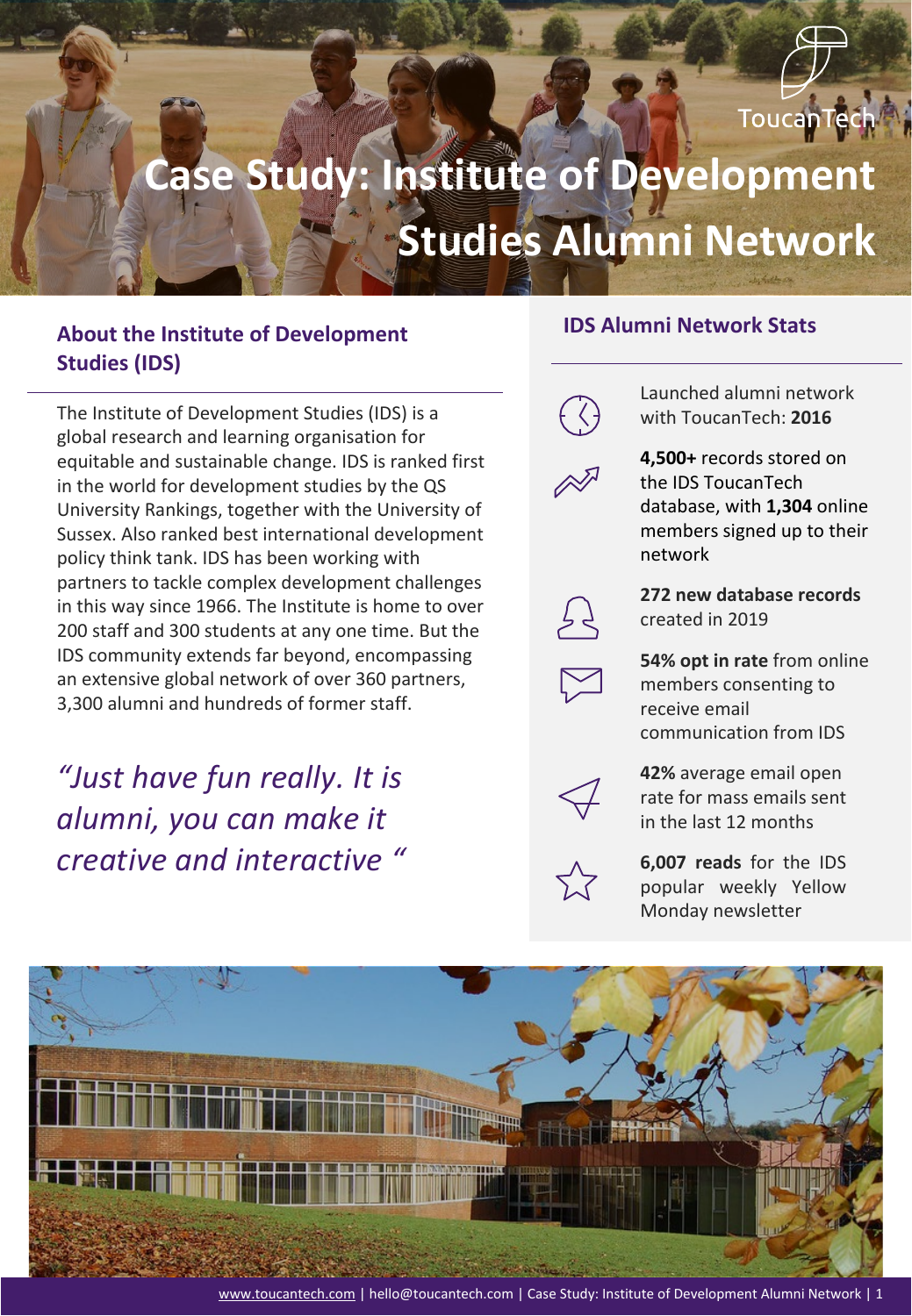

**Michelle Cruickshank,**  Alumni Relations Officer at the Institute of Development **Studies** 

#### **How are you telling alumni about the IDS alumni site?**

Take every opportunity. The IDS alumni community is very international – as well as emails from the alumni site we also communicate with our alumni via social media - particularly Facebook and Twitter. It's on every email the alumni office and on every branded item we order for the alumni office. We also work to make sure that students and PhD researchers engage with the website while they are at IDS.

#### **How do you keep registered users coming back to visit the IDS network?**

Our main hooks for logins are careers and mentoring, photos and a weekly staff/students newsletter called Yellow Monday. Most of our news and blogs do not require login. Keeping some of the content open for alumni visit. We focus more about communication and news article reads.

#### **How are you encouraging users to fill out as much careers and education information as possible?**

I believe through effective content and communication. I am lucky to have alumni who are happy to fill out this information on the registration form. Also, by getting alumni involved in the IDS Alumni Ambassadors, volunteers from different countries around the world. Sending emails to regional alumni to confirm their location. Simply starting an email by saying "I am sending this email because I think you are in London" will encourage them to go back to the site and fill out more details.

#### **How successful has the IDS Alumni Ambassadors initiative been and how can a user find out about their local alumni ambassador?**

Alumni Ambassadors were established in 2013 (around three years before the launch of our alumni website). They are our core group of volunteers and it would be impossible to do most of our alumni relations without them, because of the international nature of our alumni. We have a dedicated page with their contact email and link to their online profile and use a google map to show where they are in the World. As we share information about alumni with ambassadors, we get explicit permission to do this from our alumni via the permissions selection.

#### **What are your plans for the new alumni network over the next year?**

One thing we have noticed is that whenever we send an email with content of real interest, we see a spike in new signups, presumably from people who have been forwarded the email. To grow the number of Alumni registered on the network we are focusing on sending emails with links to stories and photos of real interest, which we hope will encourage them to engage with the network. Additionally our Archivist is curating lots of interesting material online to be shared through the network so that the portal both shines a mirror on the current life of the school and the lives of our former students and also acts as a window looking out onto the history of IDS.

We have 35 Ambassadors acting as IDS' first point of contact for international alumni. They help organize events, provide information or answer questions on local communities, general advice etc. IDS Alumni Ambassadors are social as well as professional volunteers.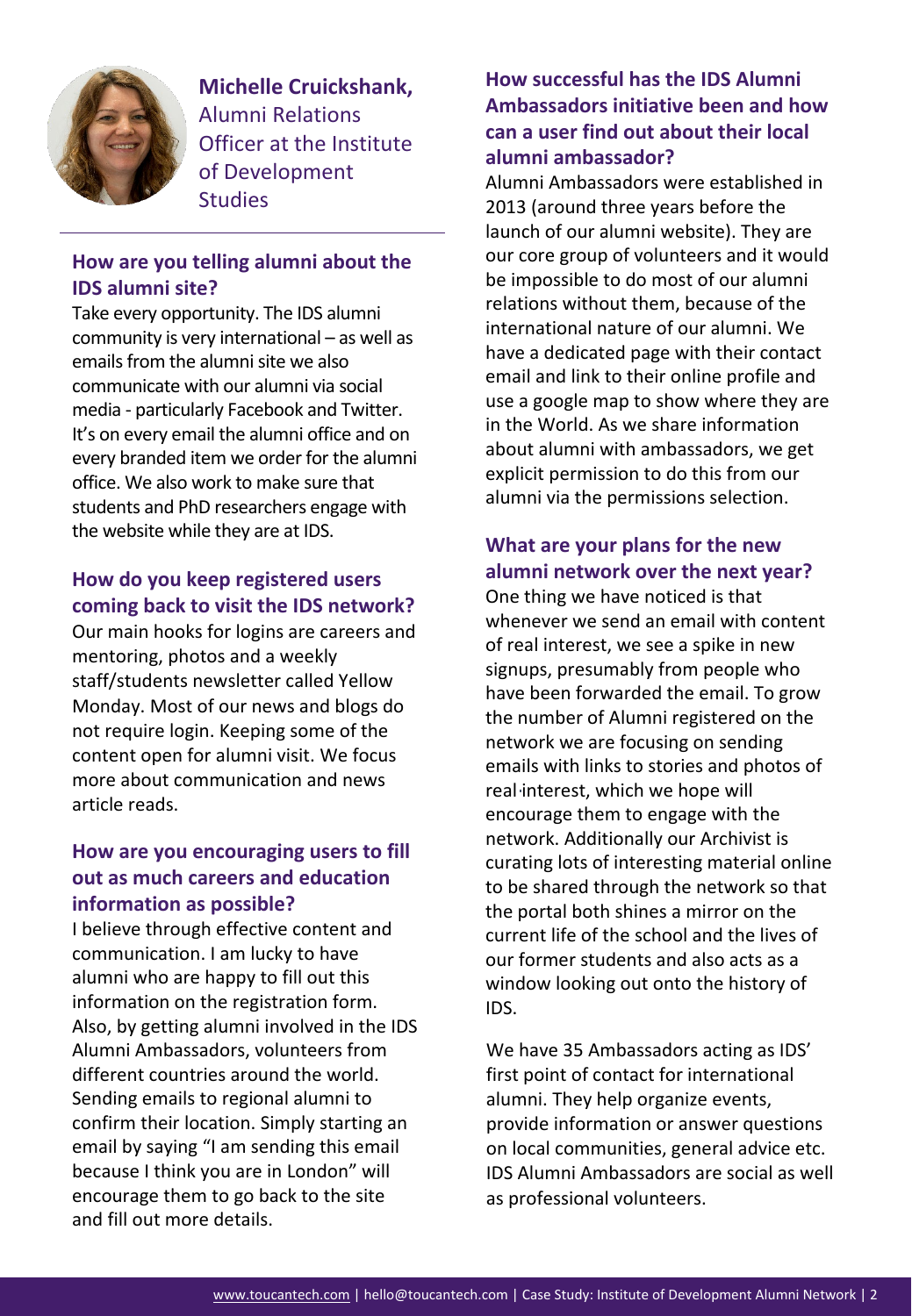#### **What is (o has been) the most powerful tool/functionality on your ToucanTech database?**

Communications is the most used feature on our ToucanTech system

- I use it to create and send **mass emails** and newsletters
- The **Activity Tracker** is like a memory jog of all logged activities on the site great for reporting purposes
- I use the **Email Sync** to help me log fundraising – it makes it easier for my colleagues to identify and review any relations with potential donors
- The **forms function** has been a great way for alumni to update their information directly in to our ToucanTech database, by filling out the online forms
- Uploading **photos** is a great tool for alumni engagement. For example, IDS Panto albums attract lots of alumni log ins to see photographs



#### **What lessons have you learned since launching the IDS site or other areas on your database or any tips for other ToucanTech customers?**

- Make or find time to maintain your data if you have a busy schedule
- Have a maintenance plan in place to review your data (weekly or monthly or whatever works best for you)
- Reach out to other people working in Alumni/Development offices about what works for them via LinkedIn or other social media platforms
- Attend conferences/networking events. This is a great way to meet and share ideas with other ToucanTech customer
- Find time for training/webinars on areas relevant to your system
- Take time to step back and hear about what other ToucanTech customers have done for inspiration
- Just have fun really. It is alumni, you can make it creative and interactive
- Get Alumni involved in building and maintaining the website. For example, through competitions and ideas sharing. I have a strong that people should be rewarded for creating content, like our series of blogs written by current IDS masters students and PhD Researchers [https://alumni.ids.ac.uk/news/blogs-perspectives](https://alumni.ids.ac.uk/news/blogs-perspectives-provocations-initiatives/512/512-Barricades-and-democratic-tsunami-in-Barcelona)[provocations-initiatives/512/512-Barricades-and](https://alumni.ids.ac.uk/news/blogs-perspectives-provocations-initiatives/512/512-Barricades-and-democratic-tsunami-in-Barcelona)[democratic-tsunami-in-Barcelona](https://alumni.ids.ac.uk/news/blogs-perspectives-provocations-initiatives/512/512-Barricades-and-democratic-tsunami-in-Barcelona)

**Take a look at the IDS Alumni Network <https://alumni.ids.ac.uk/homepage>**